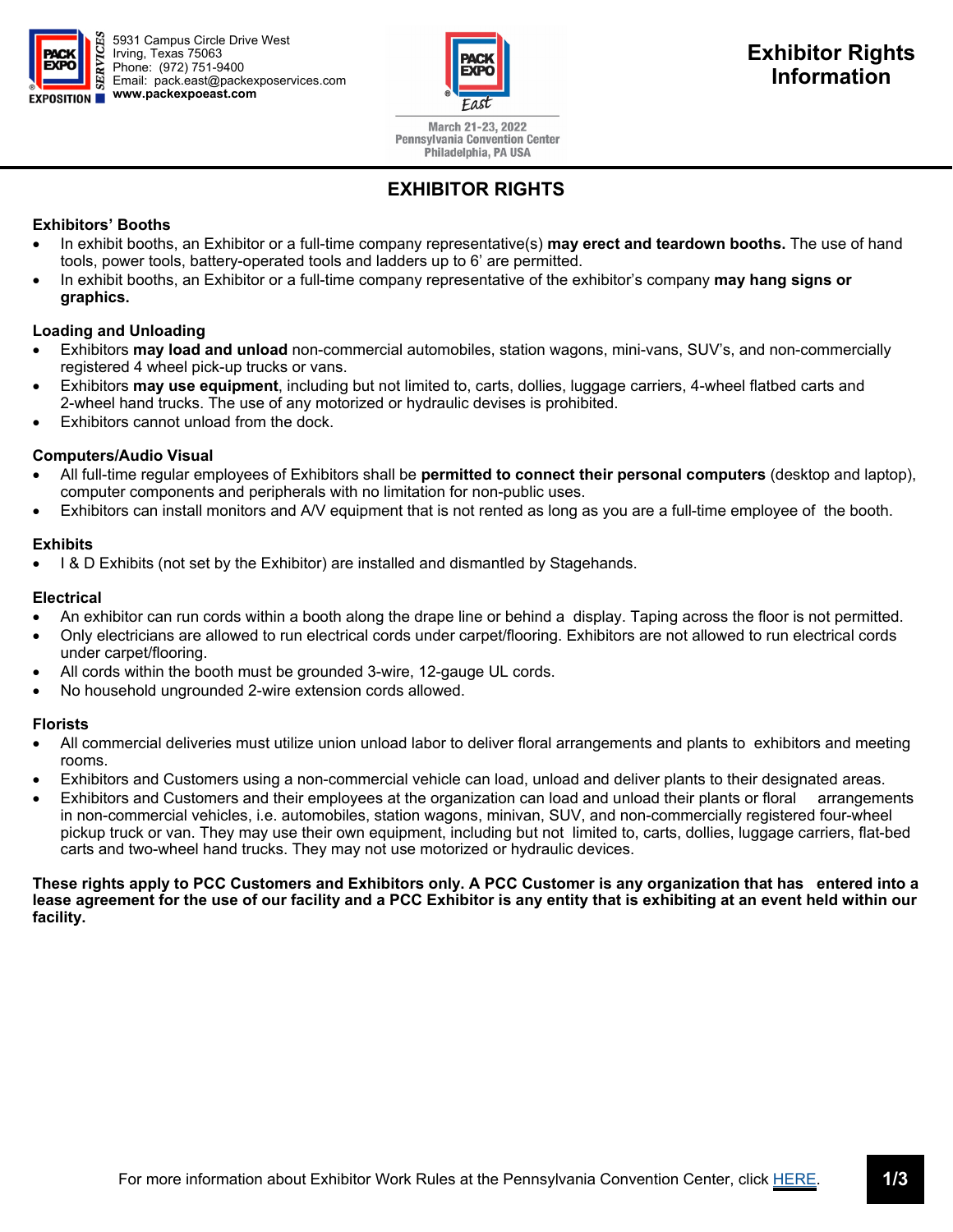

5931 Campus Circle Drive West Irving, Texas 75063 Phone: (972) 751-9400 Email: pack.east@packexposervices.com **www.packexpoeast.com** 



March 21-23, 2022 **Pennsylvania Convention Center** Philadelphia, PA USA

# **FREQUENTLY ASKED QUESTIONS**

# **Loading and Unloading**

## **As an exhibitor, can I unload my own vehicle?**

 Yes, as long as it does not have commercial tags or lettering on the vehicle. Vehicles must unload at the bottom of the ramp. They cannot unload at the dock.

# **Product**

## **Can we open boxes and stock our shelves?**

 Exhibitors and customers may open boxes, stock shelves, distribute and set product, set-up, place, plug in, and hang from hooks product and literature within the booth space. Exhibitors may perform work on their own display equipment after the initial set-up and/or for maintenance.

## **Booth Set-Up**

#### **Install**

## **As an exhibitor, do I have the right to install flooring and displays in my booth?**

Exhibitors can set-up and/or tear-down a booth as long as they are a full-time employee of the company.

## **With the new rules in the building am I able to use a step ladder and a screw gun in my booth?**

You are permitted to use ladders up to 6' and power tools (including battery operated).

## **I will be exhibiting in a few months at the PCCA. Is it ok for me to set up scaffolding and paint my booth?**

Yes, as long as you are a full-time employee. Only one level of scaffolding is permitted.

#### **As an exhibitor, can I also work in my booth if I hire stagehands to install my booth?**

Yes, as long as they are full-time employees of the company for more than 6 months and have an exhibitor badge.

#### **I am an exhibitor coming in for an event next month and I was wondering if I can set up my personally owned 40 inch monitor with DVD player?**

Exhibitors can install monitors and A/V equipment that is not rented as long as you are a full-time employee of the booth.

# **Electric**

# **As an exhibitor, can I set up my own computers?**

 Yes, exhibitors may set up personally owned computers that are not to be used for public use. In addition, all rented equipment must be set up by electricians.

#### **As an exhibitor, can I run my own cords within my booth?**

 An exhibitor can run cords within a booth along the drape line or behind a display. All cords must be grounded 3-wire, 12-gauge. Taping across the floor cannot be permitted.

#### **Can I disconnect my battery from a vehicle in my booth?**

Batteries shall be disconnected and reconnected by electricians regardless of booth size.